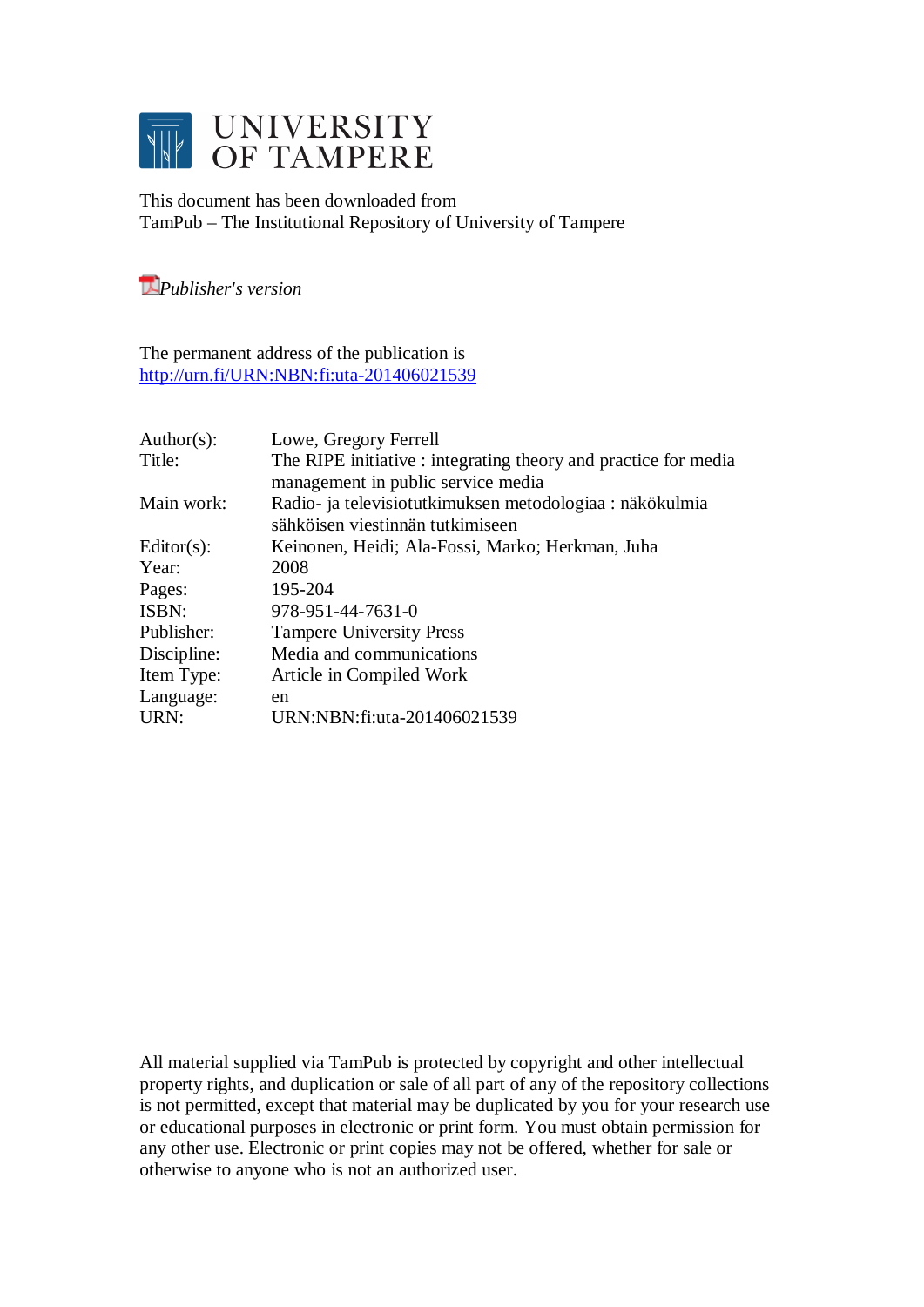# **The RIPE Initiative: Integrating Theory and Practice for**

Media Management in Public Service Media

Gregory Ferrell Lowe

In a fascinating 2008 speech about the source of inspiration, writer Amy Tan said that each of her novels is motivated by a personal need to resolve some ambiguity and that success hinges on asking a good question to steer inquiry and sensitise perception: "When I have the question it is a focus and all these things that seem to be flotsam and jetsam in life actually go through that question…and become relevant" (Tan 2008). She concluded, however, that even so the best one can hope for is to capture "particles of truth" rather than something absolute. In her view this should not be a cause for disappointment, however, because without uncertainty "we can discover nothing new".

This offers food for thought to a student of scientific method. First, it is important to recognise that creativity is an exercise of intellectual faculties striving for insightful solutions to practical problems. Second, the fruitfulness of inquiry is largely determined by the quality of question that frames the pursuit. And third, answers are always only partial and continuing uncertainties ought to be embraced rather than dreaded. As the Nobel physicist Albert Einstein famously observed: "To raise new questions, new possibilities, to regard old problems from a new angle, requires creative imagination and marks real advance in science."

In science as in the arts, the stimulus for creativity is more pedestrian than is often recognised and practical problem-solving is the everyday stuff of marvellous potential for development.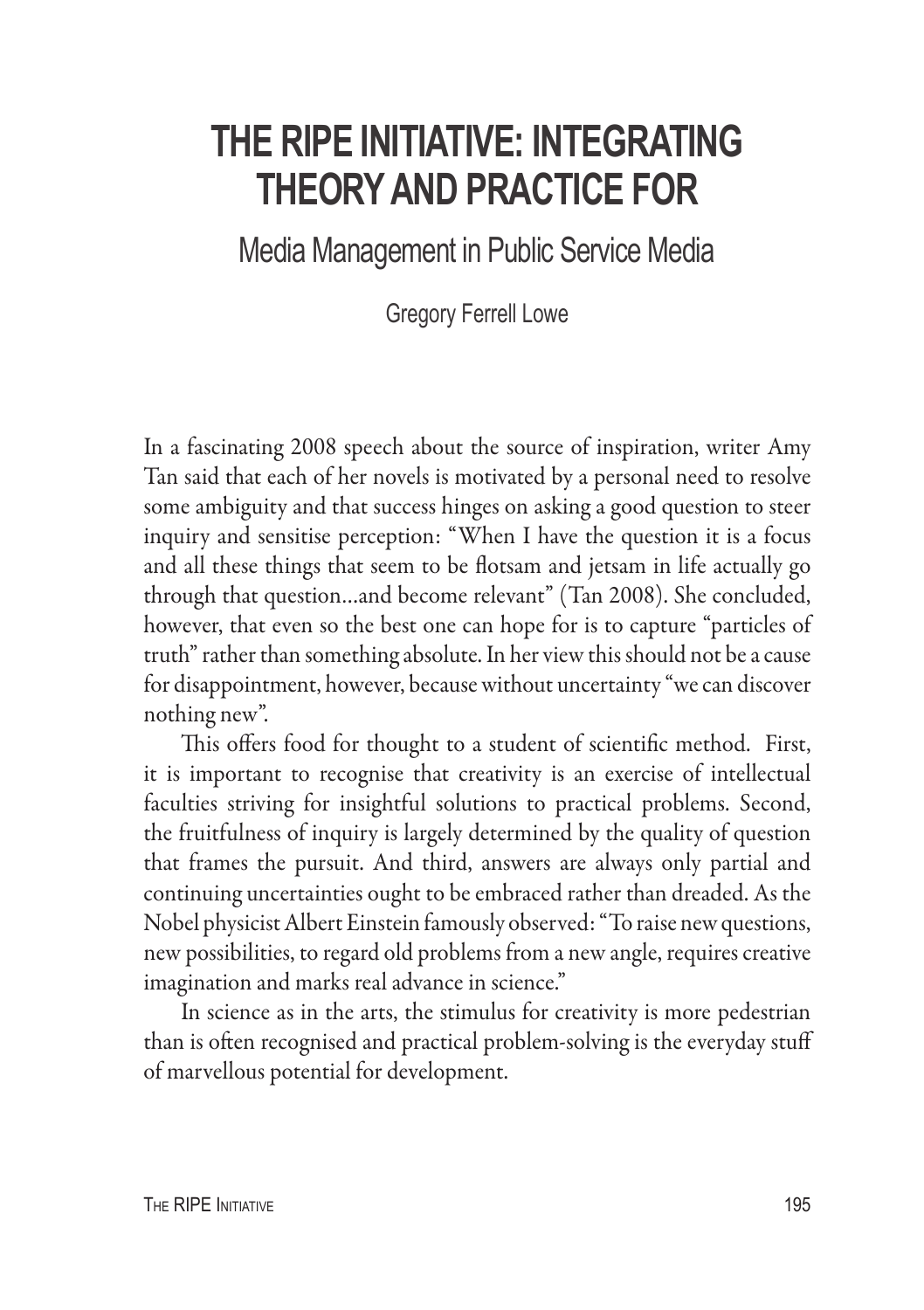## The Creative Challenge

The Protocol on Public Service Broadcasting amended to the 1997 Treaty of Amsterdam is of tremendous importance in securing the longer term viability of PSB in European media policy. It has also been catalytic in efforts to devise clearer definitions and increasingly explicit mandates for the enterprise (Lowe & Hujanen 2007), a trend also correlated with growing adherence to neoliberal normative principles legitimating certain economic arrangements and requirements for the public sector as a whole, especially as that impacts the organisation and orientation of PSB (Cuilenburg & McQuail 2003; Collins et al. 2001; McChesney 1999). This past decade has therefore been characterised by continuing success but also instability for PSB companies, the later especially evident in uncertain financial and popular support. This condition has been aggravated by the advance of digital media which escalates operational costs and grows organisational complexity (EBU 2007; Lowe 2008; *Can the Market Deliver?* 2005).

National governments increasingly require PSB operators to downsize, outsource and streamline – business vocabulary for cutting down and trimming back ( Jakubowicz 2006; Coppens 2005). Thus, increasing pressure from policy makers at national and international levels (especially in the EU context), stiffening financial pressures, uneven public support, and media technology development have combined to create a kind of 'perfect storm' (Lowe & Bardoel 2007). Inside executive board rooms at PSB firms it has been clear since the late 1990s, at least, that coping successfully requires renewing the 'remit' of public service broadcasting (Lowe & Hujanen 2003).

Throughout the period this author worked as a senior advisor to the executive board of the Finnish national broadcasting company, YLE, where renewal demands were of pointed interest. Coincidentally YLE's Director General in the period, Mr. Arne Wessberg, was President of the European Broadcasting Union (EBU), the principle association of PSB companies. As a consequence, the interests of YLE in this national context were often corelated with the broader interests of PSB in the wider European context. The challenge to revise, renew and refine the remit required some mechanism as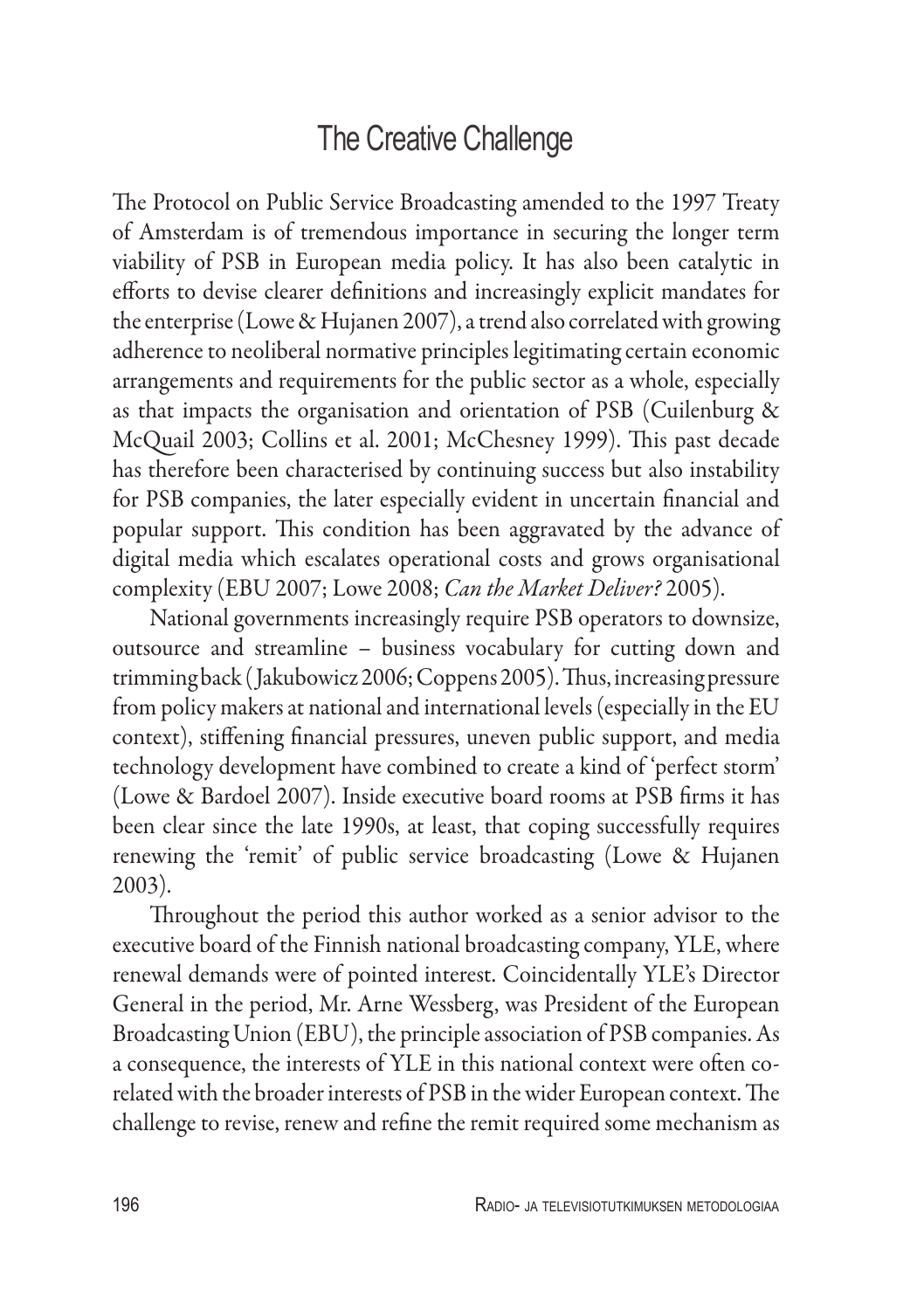a tool for securing fresh thinking to situate the historic remit for relevance to contemporary social, cultural, political and economic life.

### The Dialogic Solution

RIPE is an acronym for Re-Visionary Interpretations of the Public Enterprise. This initiative was created in 2000 by a group of media researchers affiliated with universities in Europe and North America<sup>1</sup>, chaired by the author, together with the executive management team at YLE.

Intellectual production was supported at YLE during the Wessberg era (1994–2005). An appreciation for the practical benefits that can be derived from collaboration with the academic community and emphasising critical thinking informed by original research explains the company's willingness in that era to invest in intellectual production. The RIPE initiative was envisioned as a dialogic solution. The idea was to create a forum in which two professional communities would collaborate on matters of shared interest while respecting the distinctive needs and character of each. These two communities are 1) media scholars and researchers in the academy and 2) strategic managers and their principle advisors in PSB companies. The challenge was to grown interaction at the intersection.

The intersection of the academic community and that of strategic management is laden with complications. The two communities speak different and specialised professional languages and have different priorities based on the practical requirements of their respective professions. The

<sup>1</sup> The majority were professors from European universities in departments working in various areas of media studies. These professors include Taisto Hujanen from the University of Tampere in Finland, Per Jauert from the University of Aarhus in Denmark, Jo Bardoel from the University of Amsterdam in the Netherlands, and Henrik Søndergaard from the University of Copenhagen in Denmark. The group also includes two professors from North America. John Jackson from Concordia University in Canada is a founding member from an even earlier iteration of the initiative in 1998 when the idea was to launch this as an online discourse. Alan G. Stavitsky from the University of Oregon in the USA has been involved from the beginning and in 2006 began developing a podcasting element.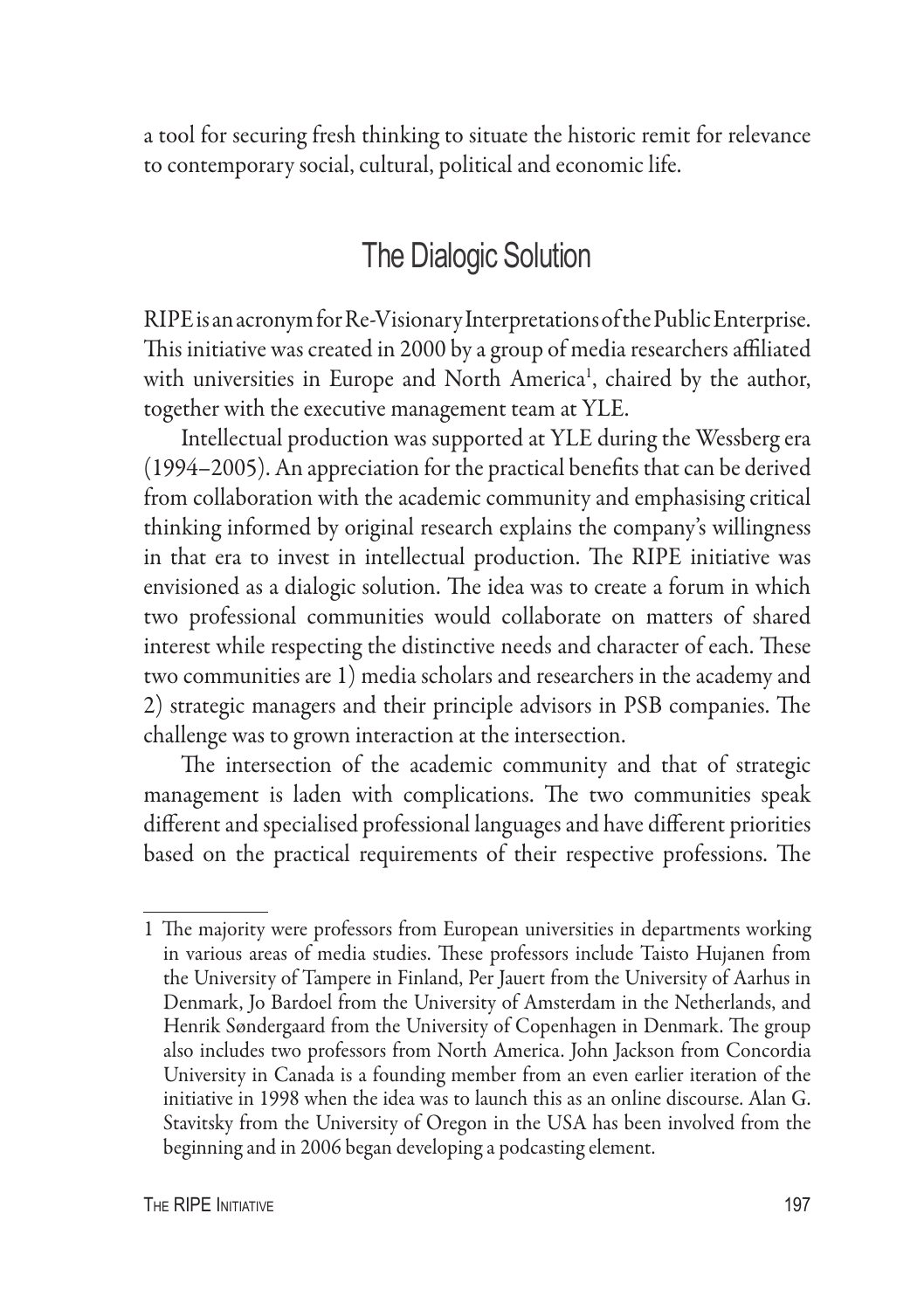interaction is also frequently complicated because 1) there aren't many people working at the same moment in both 'worlds', and especially with a focus on connecting them. 2) Because there aren't enough executive managers who recognise enough value in such collaboration to invest the time, money and considerable effort required for success. And 3) because this requires scholars willing to take the risks of putting their ideas on the 'firing line' in applied practice.

It was obvious that particular methods must be crafted to resolve such tensions in order to best guarantee success. The challenge in crafting this dialogic mechanism was manifold:

- 1) Design a process to fulfil the legitimate but distinctive needs of both communities…
- 2) That accommodates the respective interests of each community…
- 3) But highlights their practical mutual interests…
- 4) By guaranteeing professional value from participation…
- 5) Without incurring the costs and burdens of formal institutionalisation.

The dialogic solution is referred to as 'the RIPE model'. The model has two components: A) a bi-annual conference and B) a subsequent RIPE reader. Each conference brings together the two communities to discuss, debate and deliberate on a selected topical focus. In 2002 the focus was on new articulations of the PSB remit in the context of convergence. In 2004 the focus was on redefining the cultural mission of PSB in light of the complicated dynamics of multiculturalism and globalisation. In 2006 the focus was on implications related to cross-platform development with specific interest in content, broadly defined<sup>2</sup>.

<sup>2</sup> The archives of all RIPE conferences including 2008 are available online at http:// www.uta.fi/jour/ripe/ to find the link.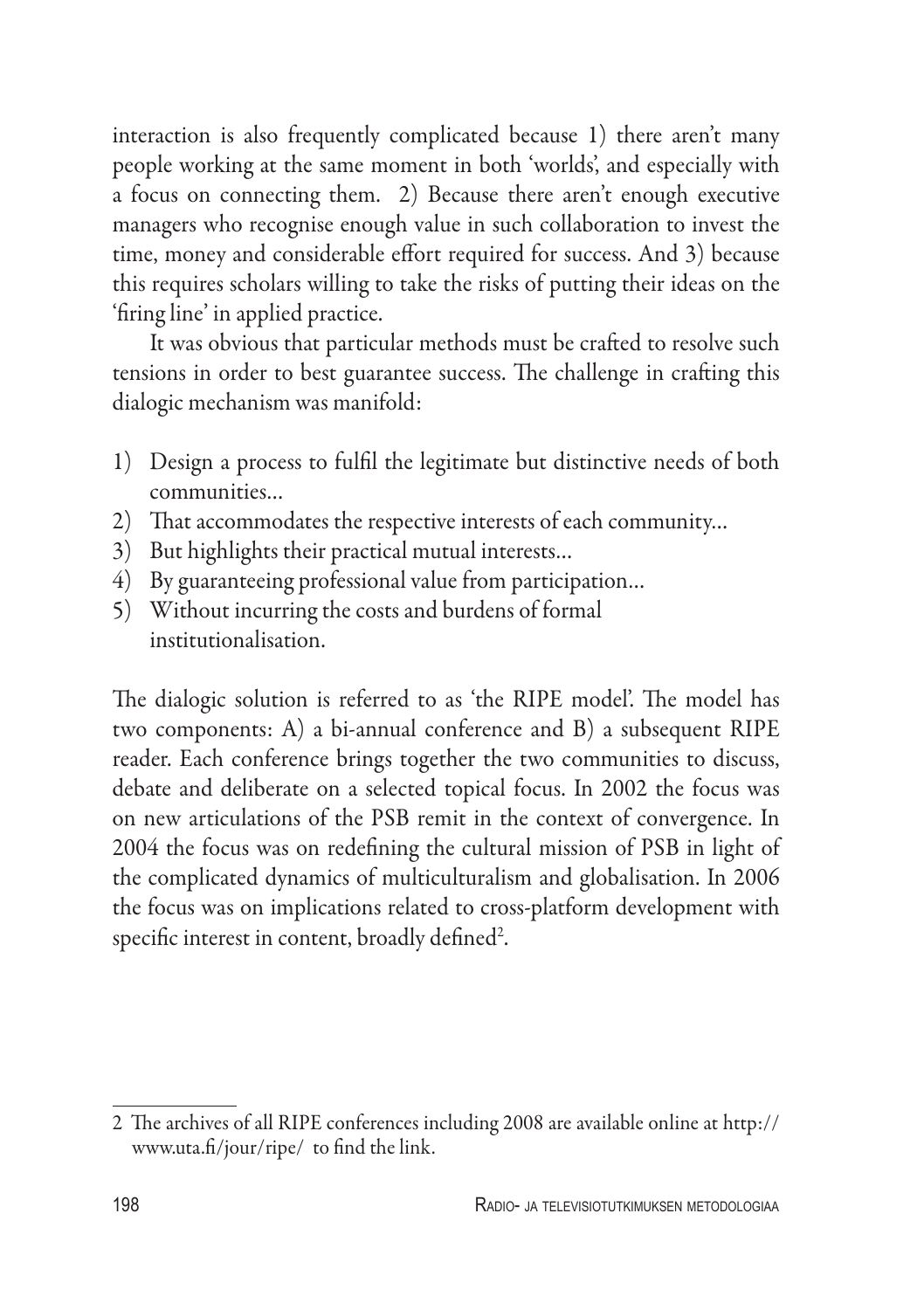#### **The RIPE Model**



Some discussion is necessary about this model to give the reader an idea of the ingredients of the methods being elaborated here.

Collaboration begins with the funding and planning. Each conference is jointly owned by an academic partner, which is the sponsoring university department or departments, and a practitioner partner which has to date been a PSB company. Each conference is prepared by a Conference Planning Group (CPG) in which representatives from both partners participate.

Because the goal is to facilitate dialogue and deliberation, the model stipulates a small conference with a maximum of 60 scholarly papers. The first day is always hosted at the company and is focused on setting a strategic context and laying a discursive ground. The participants are divided into thematic work groups for the two days at the university where the emphasis is on scholarship. The authors of accepted papers present and discuss their ideas with participants that include practitioners and there is more time allocated for each author than is typical at academic conferences.

Moreover, the objectives for the method mean that it is not sufficient to simply present one's paper. RIPE conference participants are requested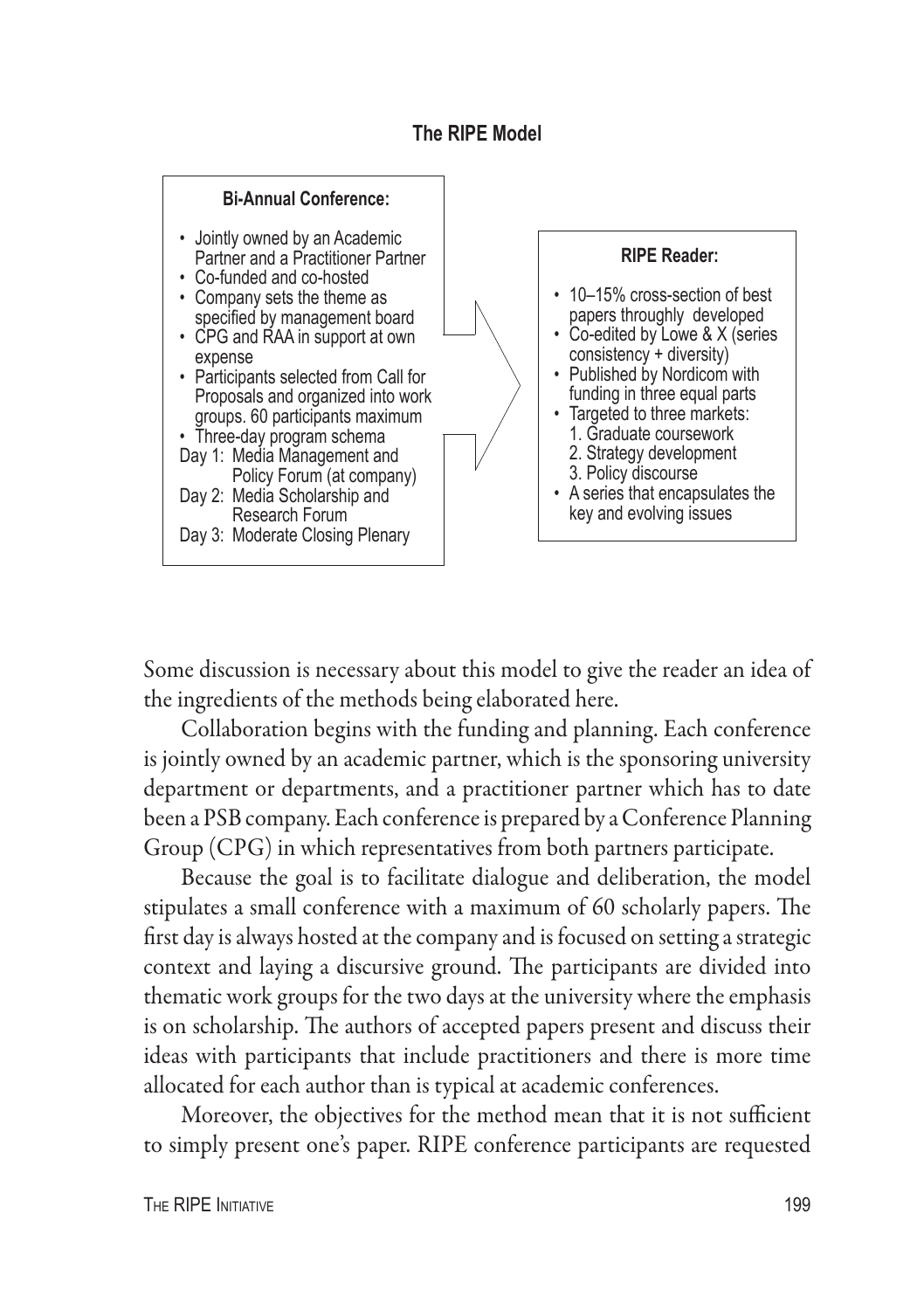to work together in thematic groups to answer two 'guiding questions' that ground summary results. One question is theoretical to serve scholarly interests and the other question addresses strategic implications of pressing concern for the executive management of PSB firms.

The production of the RIPE reader follows professional standards for academic scholarship. These books (three to date) are published by the Nordic Information Centre for Media and Communication Research (NORDICOM) located at the University of Göteborg in Sweden. Each book is intended as a scholarly treatment in its own right, and thus the contents are not simply publications of conference papers but rather a carefully selected cross-section of the best papers in key strands of conference discourse which are rigorously revised for scholarly publication. The challenge for the scholars is not only to provide a valued scholarly result but to also address strategic and policy implications. Each reader must be useful for both collaborating communities. The series has been useful in policy making in recent years, especially in Finland and Iceland, and the contents have also been used by practitioners involved with management work as well as general research<sup>3</sup>.

<sup>3</sup> It has not been possible at this date to empirically verify the use and impact of RIPE conferences and books. The evidence is thus far mainly anecdotal. The author knows for a fact, however, that the 2003 book was used by the Niemelä Committee in its work in updating Finnish media law. Prof. Broddason from the University of Iceland in Reykjavík has said that a similar parliamentary committee there was using the 2005 book. The author was asked to draft a report on the role of PSM in widening democratic participation in Europe by the Council of Europe in large part as an outcome of the RIPE project to date (cited in the references below as Lowe, 2007). It is also encouraging to see articles from the three readers being cited in journal and book publications in the field. Thus the informal evidence is rather strong, although empirical evidence is lacking and needed.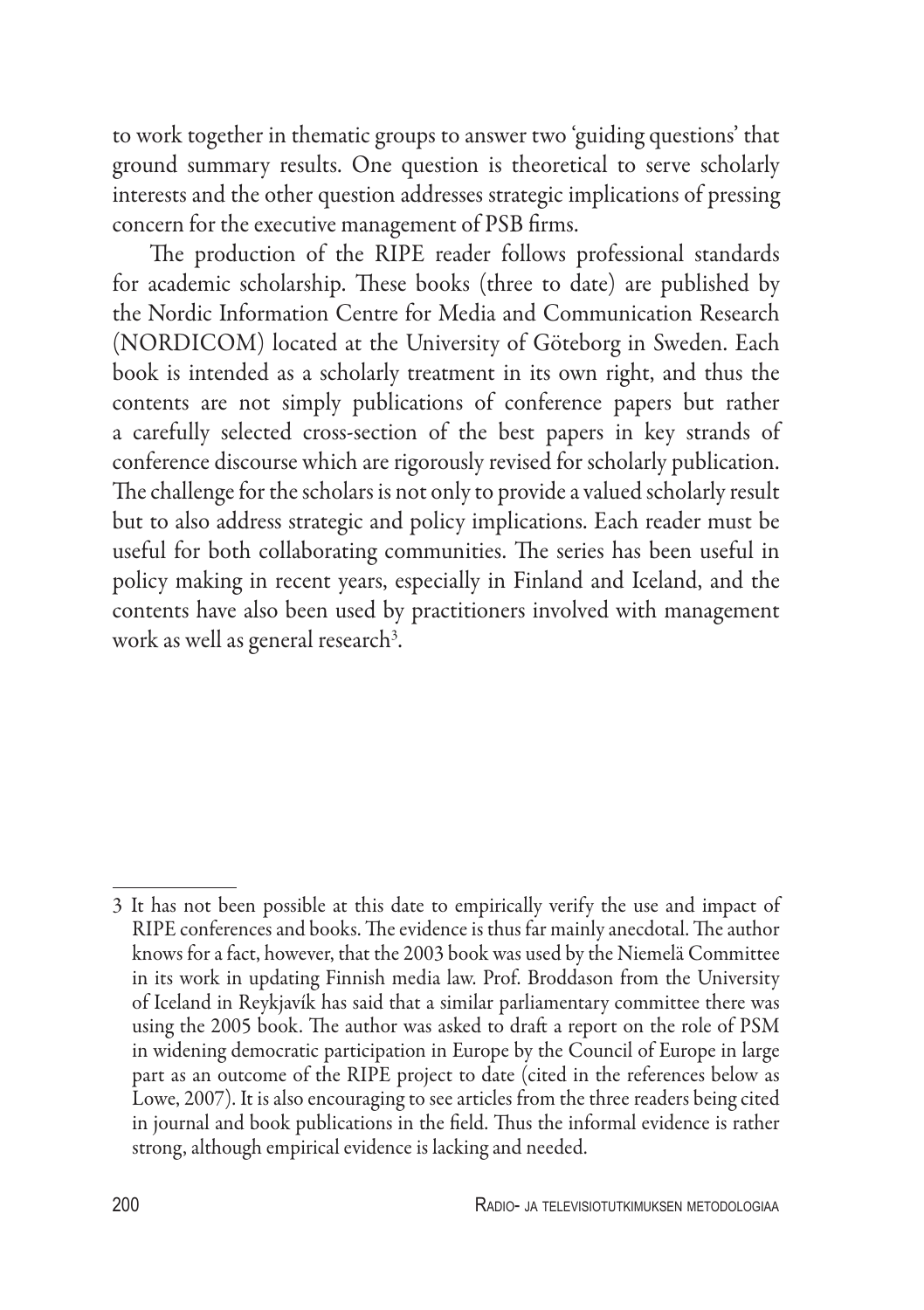### Three Points of General Importance

It is not possible to here delve more deeply or thoroughly into the detailed particulars of the RIPE initiative. The purpose of this treatment is to illustrate three points of general importance.

The first point is that creative solutions are premised on the development of familiar templates. Although many think that a creative result is totally new and completely unique, in practice that is an extremely rare occurrence. It is debatable whether it happens at all. The best solution is nearly always in adapting familiar tools, processes and practices to suit unique circumstances. For example, the RIPE method is premised on rewards as recognised in the culture of each professional community. Scholars favour participation in conferences and the publication of articles because these outcomes have formative impact on decisions about their professional advancement (e.g. 'publish or perish'). Strategic managers favour involvement in events that build networks and offer generous possibility to address issues of immediate decision-making importance. Theory is important only insofar as the notions and insights have practical value. This facilitates satisfaction of their personal needs for professional success. Thus there is always some context which determines both the utility and fruitfulness of any method and understanding the dynamics of that context is crucial for achieving the objectives a method is designed to accomplish.

The second point of general importance is that new knowledge is mainly secured by the interaction of diversity rather than familiarity. Although the best methodological solution will frequently be found in the adaptation of a familiar template, the *ingredients* that produce something substantively new as often depends on incorporating diversity. This is validated by a growing body of research in various areas of contemporary business scholarship, especially creative organisation and knowledge management studies (see for example, Chaudrey 2005; Goldsmith et al. 2004; McKenzie & van Winkelen 2004; Choo & Bontis 2002; von Krogh et al. 2000; Lampikoski & Emden 1996). Birds of a feather may indeed flock together, but they tend to hatch the same old eggs.

The third point of general importance is that practical methods benefit from the totality of one's training, experience and life practice. There is a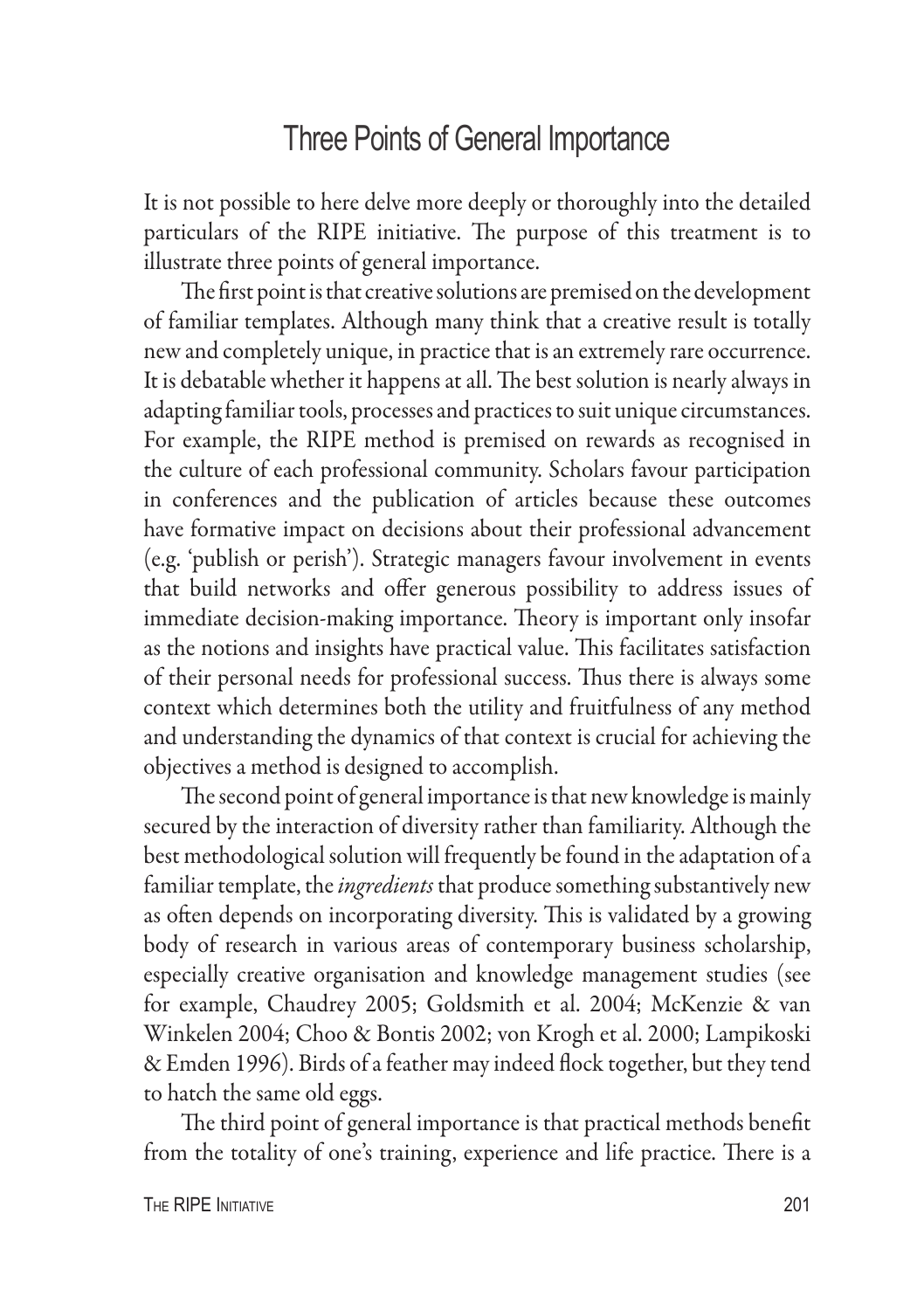tendency to erect barriers between the personal and the professional, and often also between periods of professional identify and practice in one's comprehensive career. This is to be discouraged because it can only stymie many of the best possibilities for innovation. Potentially elegant solutions are often found in the confluence, conjunctions and discontinuities of personal and professional life as a whole. Of course the student of science must be cautious of dangers to validity posed by unguarded subjectivity. But *caution about* is not the same as *avoidance of*, as many gifted scientific thinkers have encouraged students to understand (see for example, Gibson 2006; Gould 1981; Kuhn 1962).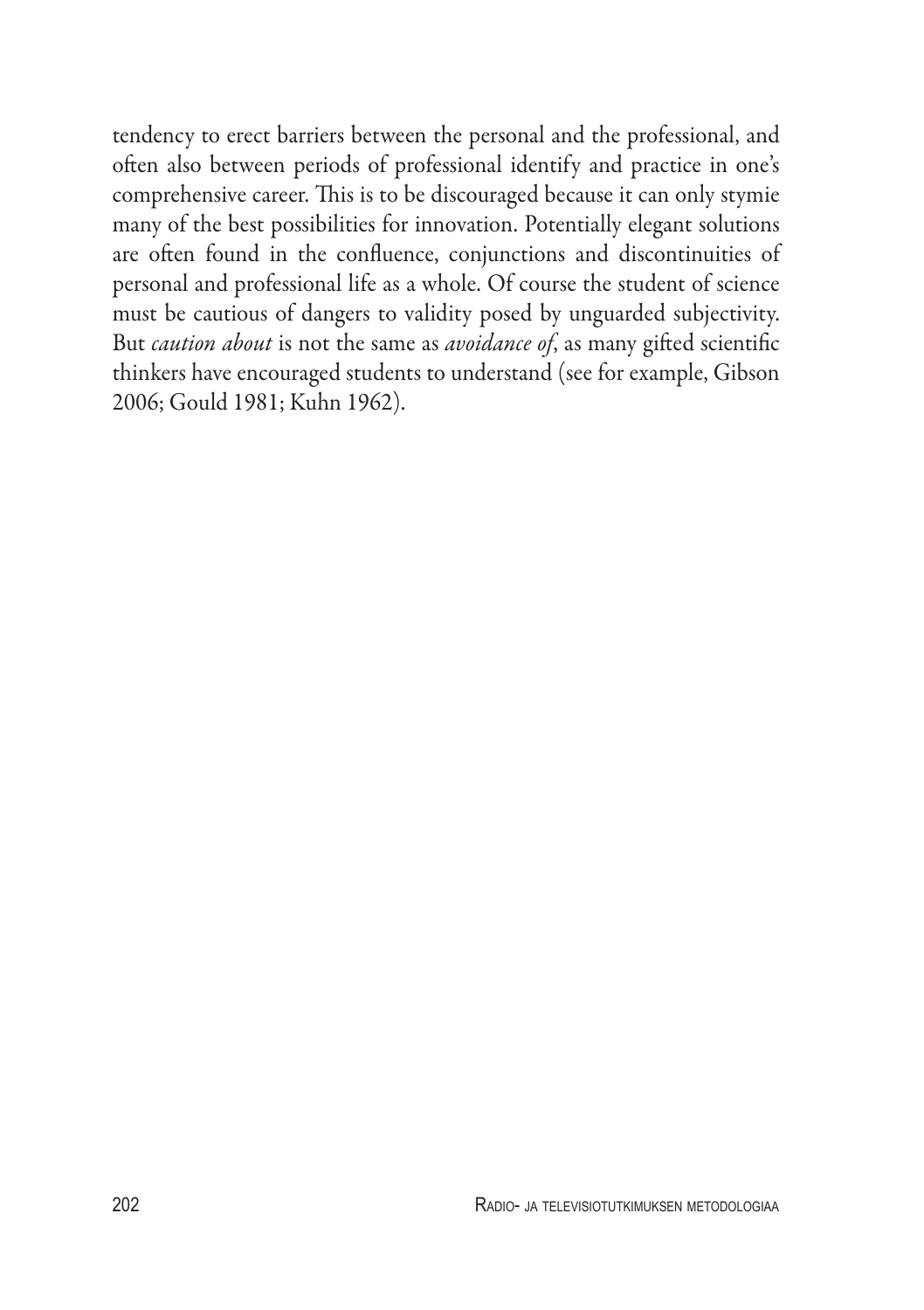### **References**

- *Can the Market Deliver? Funding Public Service Television in the Digital Age* (2005) UK: John Libbey Publishing.
- Chaundy, Claire (2005) Creating a Good Practice Center at the BBC: Using a Physical Space to Promote Knowledge-sharing. *KM Review* 8:2, 24–27.
- Choo, Chun Wei Nick Bontis (2002) *The Strategic Management of Intellectual Capital and Organizational Knowledge*. UK: Oxford University Press.
- Collins, Richard; Finn, Adam; McFadyen, Stuart & Hoskins, Colin (2001) Public Service Broadcasting Beyond 2000: Is There a Future for Public Service Broadcasting? *Canadian Journal of Communication* 26:1, 3–15.
- Coppens, Tomas (2005) Fine-tuned or Out-of-key? Critical Reflections on Frameworks for Assessing PSB Performance. In Lowe, Gregory Ferrell and Per Jauert (eds.) *Cultural Dilemmas in Public Service Broadcasting*, RIPE@2006. Gotebörg: Nordicom.
- EBU (2007) *The Future of Television: Online Media Trends and Internet TV Consumption*. Geneva: European Broadcasting Union.
- Gibson, Daniel (2006) I'm Okay, You're Biased. *New York Times*, April 16. Retrieved on June 2, 2008 from www.nytimes.com/2006/04/16/opinion/ 16gilbert. html?\_r=2&oref=slogin&oref=slogin
- Goldsmith, Marshall; Morgan, Howard & Ogg, Alexander J. (2004) *Leading Organizational Learning: Harnessing the Power of Knowledge*. San Francisco: Jossey-Bass.
- Gould, Stephen Jay (1981) *The Mismeasure of Man*. NY: W.W. Norton & Co.
- Jakubowicz, Karol (2006) PSB: *The Beginning of the End or a New Beginning in the 21st Century*? Keynote address in the RIPE@2006 conference in Hilversum, the Netherlands, on November 16. Retrieved on July 23, 2008 from http://www. uta.fi/jour/ripe/2006/Keynotes/Jakubowicz\_KeynotePaper.pdf
- Kuhn, Thomas S. (1962) *The Structure of Scientific Revolution*. Chicago: University of Chicago Press.
- Lampikoski, Kari & Emden, Jack B. (1996) *Igniting Innovation: Inspiring Organizations by Managing Creativity*. NY: John Wiley & Sons.
- Lowe, Gregory Ferrell (2008) *The Role of Public Service Media for Widening Individual Participation in European Democracy*. Report for the Council of Europe's Group of Specialists on Public Service Broadcasting in the Information Society (MC-S-PSB). Strasbourg: Council of Europe. http://www.coe.int/t/ dghl/standardsetting/media/Doc/H-Inf(2008)012\_en.pdf